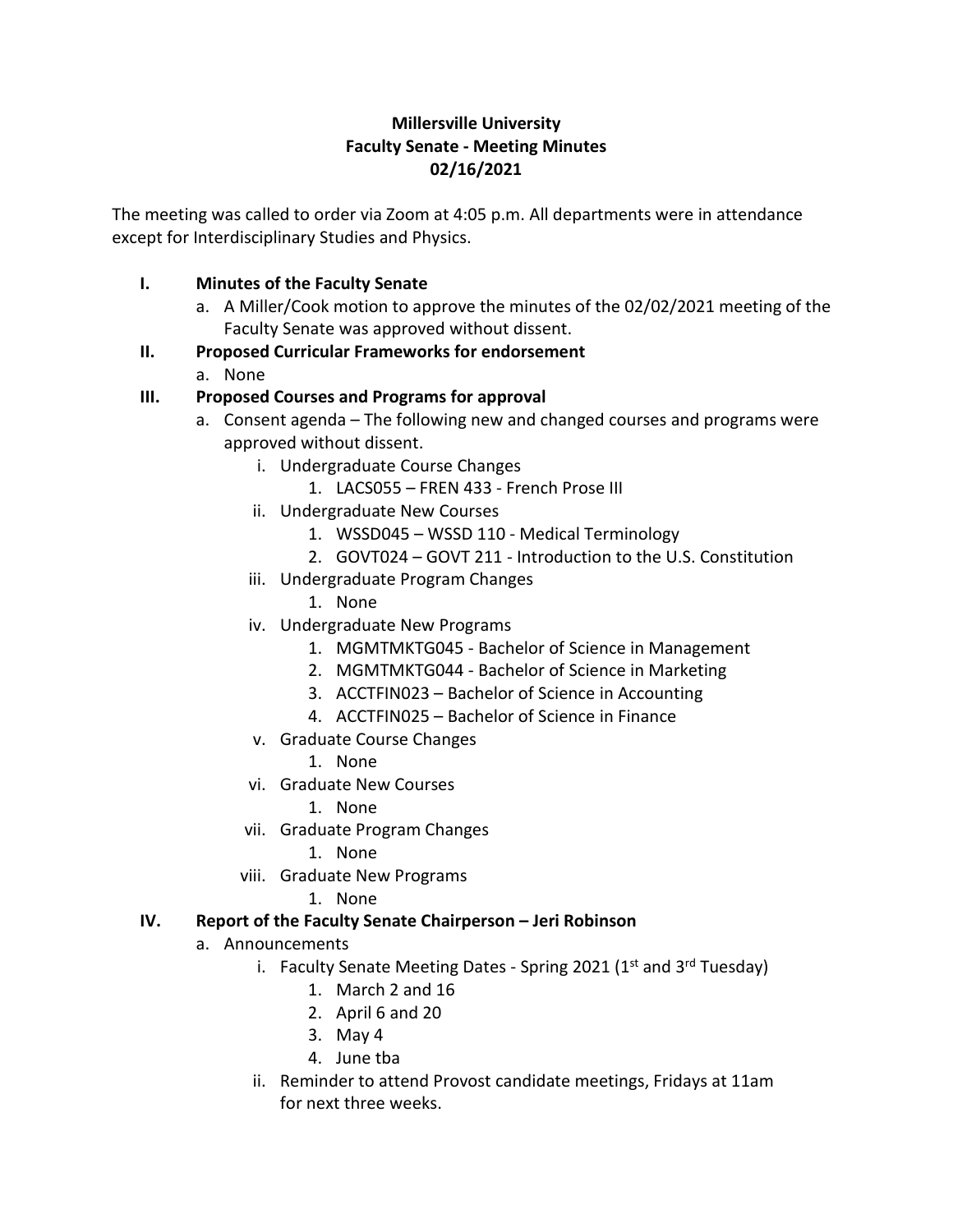- b. Chairperson Robinson provided a reminder on proper pathways for proposed policy changes.
- c. Recent Incomplete and Interdisciplinary policy recommendations discussed at senate will be reviewed at APC and the multidisciplinary committee and returned to senate.

## **V. APSCUF Updates**

- a. Dr. Kelly Banna VP APSCUF-MU
	- i. None
- **VI. Report of the Student Government Association** a. None
- **VII. Report of the Graduate Student Association**
	- a. None

# **VIII. Report of the Administrative Officers**

- a. Chris Steuer, President's Chief of Staff
	- i. Provided a presentation and overview of the Sustainable Development Global Goals Initiative. He highlighted related sustainability success and efforts at Millersville, its relationship to the current strategic plan, and opportunities to continue to position Millersville as a leader in sustainability. Presentation will be circulated via email.
- b. Dr. James Delle, Associate Provost
	- i. Announcements
		- 1. PASSHE is divesting itself of Dixon Center in Harrisburg
			- a. There will be no more classes and a new system office somewhere else.
		- 2. There has been a COVID case increase on campus.
			- a. Response
				- i. Potential change in testing protocol.
				- ii. Please encourage campus committee members selected for random testing to participate.
			- b. Question: What are the procedures when there is a positive COVID test in an in-person course? Can other students get tested?
				- i. Answer: They are working to provide a more established and free testing procedure for these situations.
- c. Alison Hutchinson, Registrar
	- i. Announcements
		- 1. Early Alert is active. To report non-attendance please use the last attendance option just entering the last date of attendance.
- **IX. Announcement of new courses, programs or changes to existing courses/program**
	- a. See weekly CAP announcements.
- **X. Reports of the Faculty Senate Standing Committees**
	- a. General Education Review Committee (GERC) Chairperson: Carrie Smith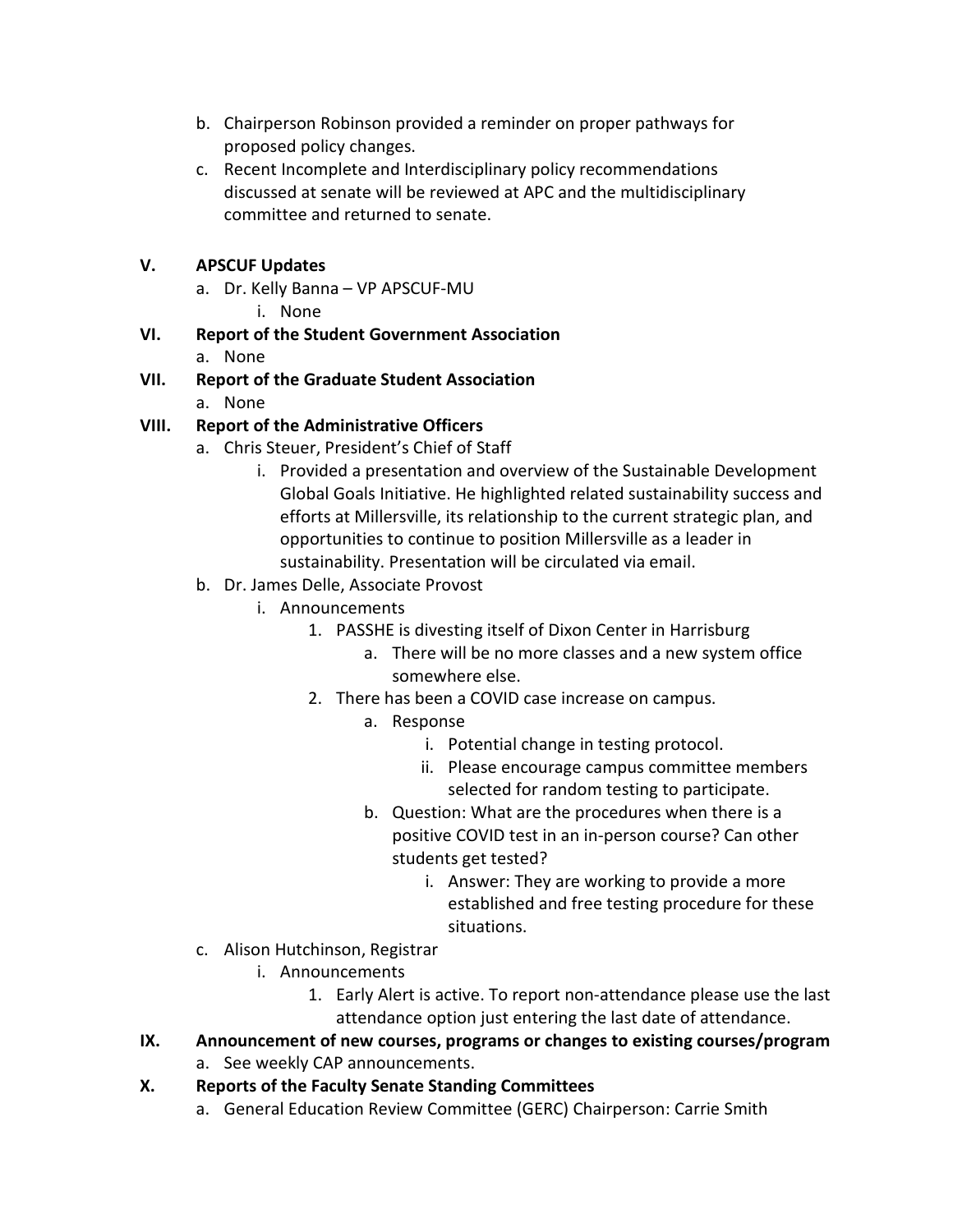- i. Report emailed with agenda
- b. Academic Policies (APC) Chairperson: Ankur Nandedkar
	- i. Proposals
		- 1. Course Repeats (revision of existing policy)
			- a. Policy was actively revised during the discussion. Proposed policy will return to senate for a vote.
		- 2. Syllabus (new policy)
			- a. Proposed new syllabus policy was discussed. Debate as to if it is a curricular issue, working condition issue, or both. It will be reviewed regarding its potential as a working condition issue.
		- 3. Minor Policy (revision of existing policy)
			- a. Proposed policy change was discussed briefly. It will return to senate for a vote.
- **XI. Reports of the Faculty Senate, Convened Committees, Area or Special Committees** a. None
- **XII. Faculty Emeriti Resolutions** a. None
- **XIII. Faculty Senate Elections**
	- a. None
- **XIV. New Business**
	- a. None

A Hower/Woodall motion to adjourn was approved without dissent at 5:40pm.

Respectfully Submitted, Ethan E. Frost Faculty Senate Secretary

### **ACTION SUMMARY**

### *Minutes Approved*

 $\bullet$  02/16/2021

*Undergraduate Course Changes Approved*

1. LACS055 – FREN 433 - French Prose III

### *Undergraduate New Courses Approved*

1. WSSD045 – WSSD110 - Medical Terminology